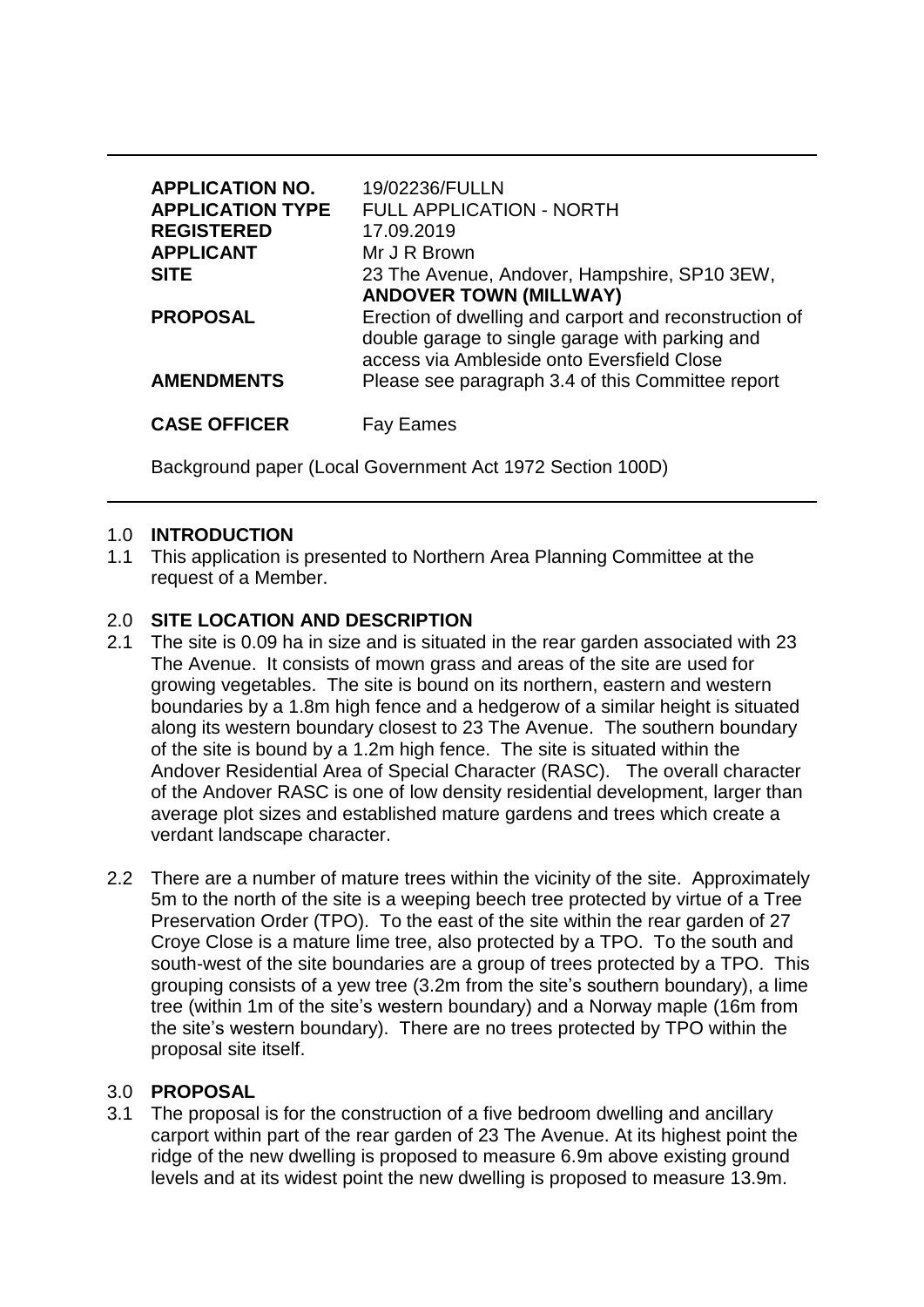The proposed car port is a flat roof structure situated forward of the principal elevation structure measuring 2.6m in height and 9.5m in width and will be able to accommodate 3 cars.

- 3.2 The reconstruction of the double garage which serves Ambleside into a single garage is also proposed with the resulting space utilised to create new access arrangements into the proposal site.
- 3.3 The existing access arrangements from Eversfield Close that serve Ambleside would be utilised to provide access into the site. No alterations of this existing access onto Eversfield Close is proposed.
- 3.4 During the determination of this application several amendments to the plans have been made to address concerns from our Trees and Highways Officer. This includes changing the proposed garage serving the new dwelling to a carport and the submission of additional information in respect of tree protection measures.

#### 4.0 **HISTORY**

4.1 18/01912/FULLN - Erection of dwelling and garage with access via Ambleside onto Eversfield Close and reduce existing garage to a single. **WITHDRAWN** 05.11.2018

### 5.0 **CONSULTATIONS**

- 5.1 **Ecology** no objection, informative recommended.
- 5.2 **Highways**  no objection. Following submission of additional vehicle tracking Highways Development Planning considers that there is sufficient space within the site for the movement of cars.
- 5.3 **Landscape** comment. Condition recommended in respect of submission of detailed hard and soft landscaping and management scheme.
- 5.4 **Trees** no objection. Additional information submitted addresses the areas of concern. A condition is recommended requesting an updated arboricultural method statement and tree protection plan.
- 5.5 **Environmental Protection**  no objection. The proposal has planned the collection of waste and recycling from the property (i.e. from Eversfield Close) and this arrangement is acceptable for the Council.
- 5.6 **Natural England –** no objection to Appropriate Assessment and recommendation that woodland planting be proposed for nitrate mitigation land.

### 6.0 **REPRESENTATIONS** Expired 30.11.2020

6.1 **Andover Town (Millway) Council:** No objection.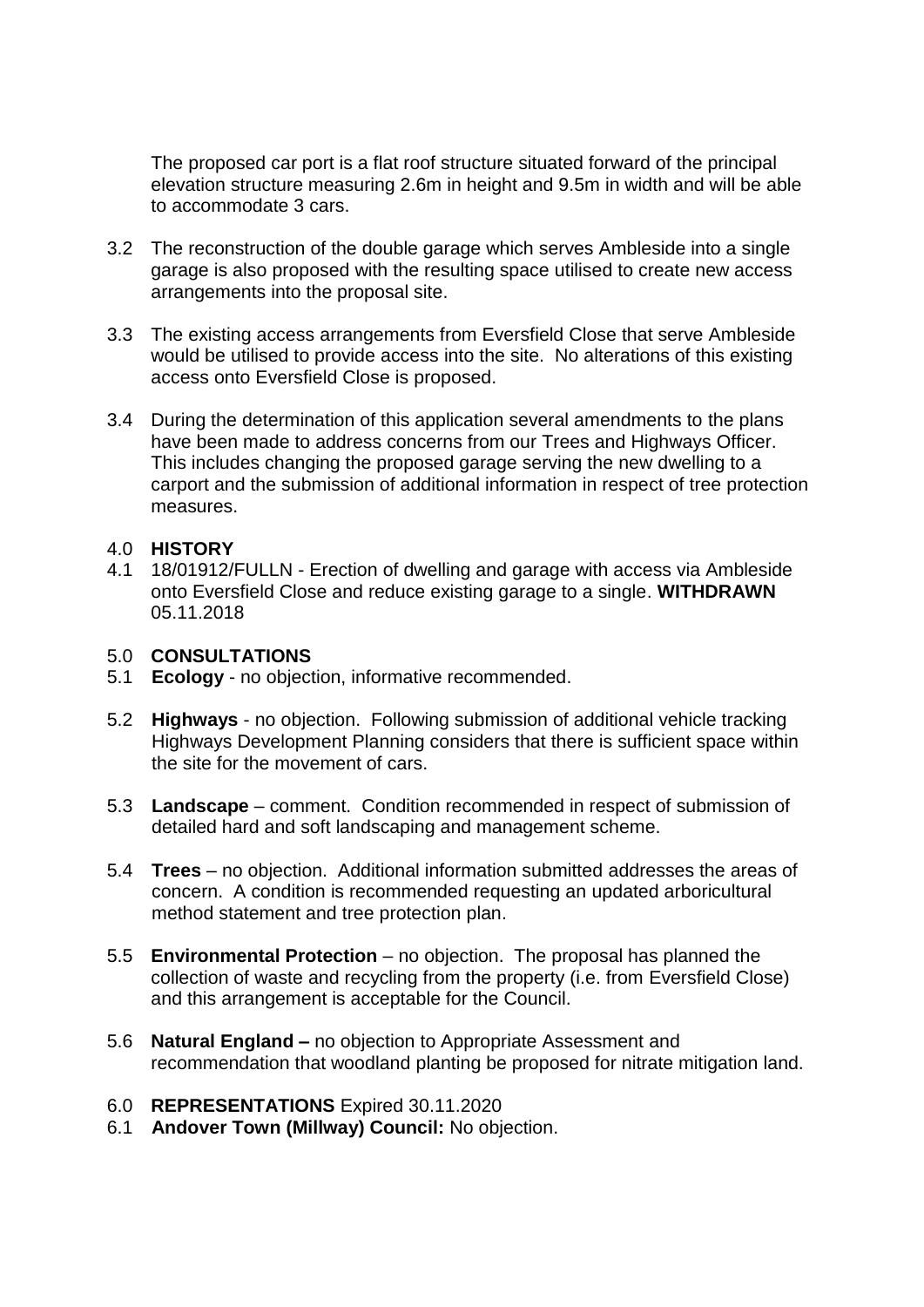# 6.2 **18 letters of objection received.** A summary of the objections are as follows:

# *Andover Residential Area of Special Character*

- The proposal would have an adverse impact on the character and distinctiveness of the RASC and disrupt the established pattern of development contrary to policy E4 of the TVBRLP and the Andover RASC SPD (particularly paragraphs 4.7-4.13) in light of its siting, layout, design and loss of landscaping;
- The proposal does not respect the design characteristics of the area;
- The scale of the proposal and its visibility of the proposal from The Avenue, adjacent public footpath, Eversfield Close and Croye Close would be visually harmful to the character and appearance of the area;
- Approval of this proposal will create a precedent for future backfill development which is not supported by the Andover RASC SPD or policy E4 of the TVBRLP;
- The design of the proposal and proposed materials is not in keeping with surrounding properties in The Avenue, Croye Close and Eversfield Close;
- The scale, density, bulk and size of the proposal is undesirable and out of keeping, degrading the character of the area;
- Overdevelopment of the plot, the amount of building on the plot is out of proportion with plot sizes within the RASC.

# *Trees*

- Concerns in respect of loss of hedgerow and trees, some of which are protected through a TPO, to accommodate the proposal and the impact of their removal on the special character of the RASC;
- Concerns in respect of development within root protection areas and the health and future retention of trees to be retained, particularly the mature trees within the site and the weeping beech on the drive of Ambleside;
- Loss of green space with the RASC:
- Views from Croye Close looking towards 23 The Avenue will be adversely affected;
- The impact of the proposal on large trees within 100m of the proposed development site have not been considered.

# *Biodiversity*

- The subdivision of gardens exerts pressure onto the existing natural environment;
- Proposal has not demonstrated nutrient neutrality in line with Natural England Guidance dated June 2020;
- No assessment has been undertaken in respect of the potential impact of the development on bats, other protected species and wildlife;
- Information contained within the biodiversity checklist is inconsistent with the arboricultural impact assessment in respect of the trees affected by the proposal;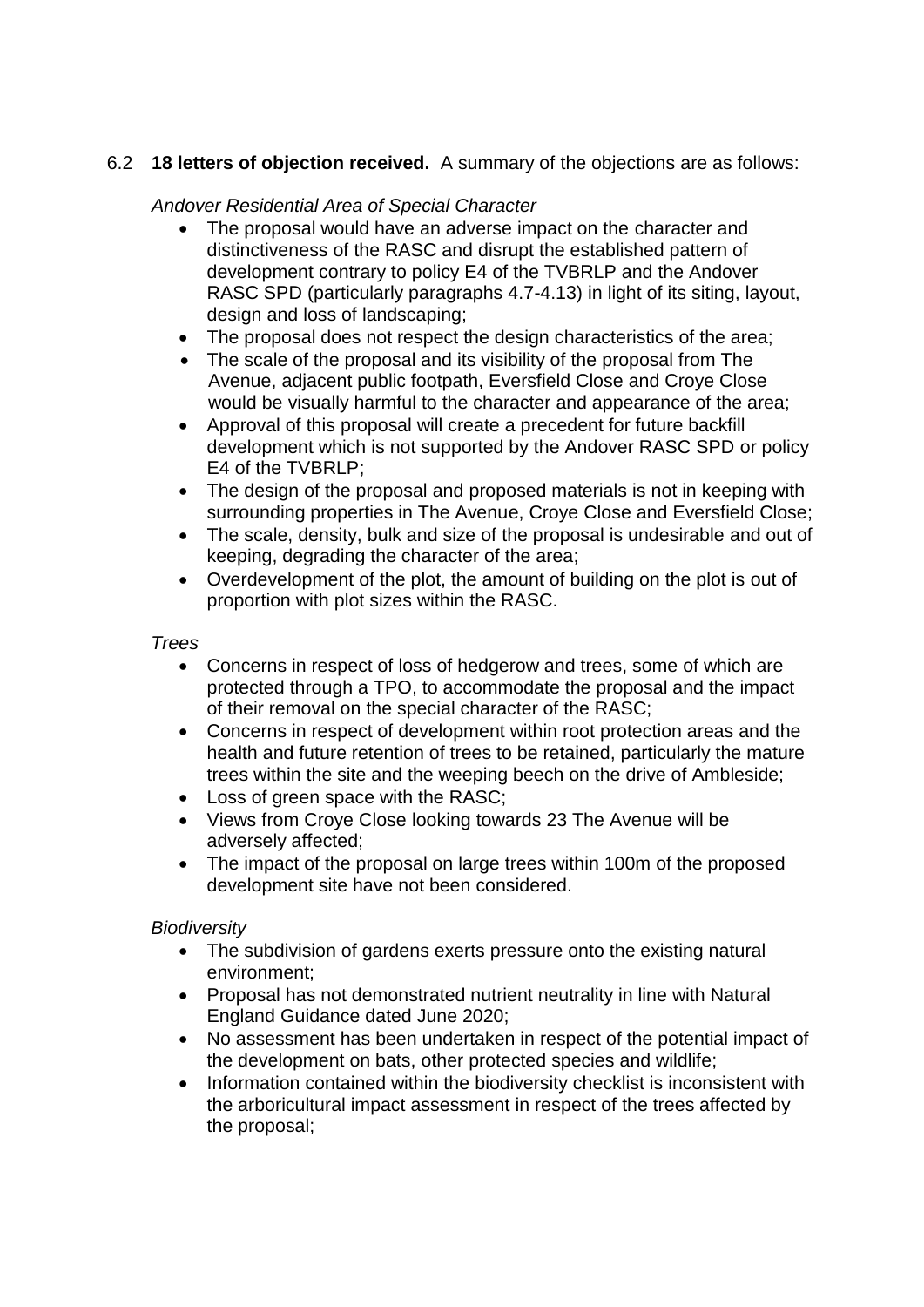## *Parking and Highways*

- Concerns in respect of insufficient turning space within the site to enable vehicles to leave in a forward gear particularly given proximity of site access to a public right of way;
- Poor parking and access arrangements;
- Lack of clarity in respect of access arrangements for Ambleside and the proposed dwelling;

### *Amenity*

- Insufficient private open space for 23 The Avenue which will be overshadowed by trees resulting in future pressure to fell;
- The garden at 23 The Avenue will be harmed if used as a storage and parking area during construction work.
- The proposal would spoil the view from a wide arc of neighbours' properties in Croye Close, Winterdyne Mews and The Avenue.
- Loss of sunlight and shadowing for neighbouring properties;
- The proposal is not a  $1\frac{1}{2}$  storey dwelling but a 2 storey dwelling and would dominate the back garden of 25 The Avenue, causing over shadowing.
- The proposed two storey dwelling would be an evesore for neighbouring residents;
- Overbearing impact on neighbouring properties;
- Loss of privacy/overlooking to neighbouring properties, particularly in respect of 27 and 29 Croye Close and adjacent properties accessed from The Avenue;
- Loss of outlook and overbearing impact on neighbouring property both from the proposed new dwelling and from the proposed garage, particularly those residents of Croye Close, The Avenue and Winterdyne Mews:

### *Other*

- Reduction in the value of neighbouring properties;
- 6.3 **Officer Note:** The reduction in value of neighbouring properties as a result of the proposal and the loss of view are not material planning considerations. Objections also make reference to a public right of way running west-east adjacent to the entrance into Ambleside. This is not a designated public right of way but is a pedestrian footpath connecting Eversfield Close to Croye Close.

# 7.0 **POLICY**

- 7.1 Government Guidance National Planning Policy Framework (NPPF) National Planning Practice Guidance (NPPG)
- 7.2 Test Valley Borough Revised Local Plan (2016)(TVBRLP) Policy SD1 – Presumption in Favour of Sustainable Development Policy COM2 – Settlement Hierarchy Policy E1- High Quality Development in the Borough Policy E2 – Landscape Character of the Borough Policy E4 – Residential Areas of Special Character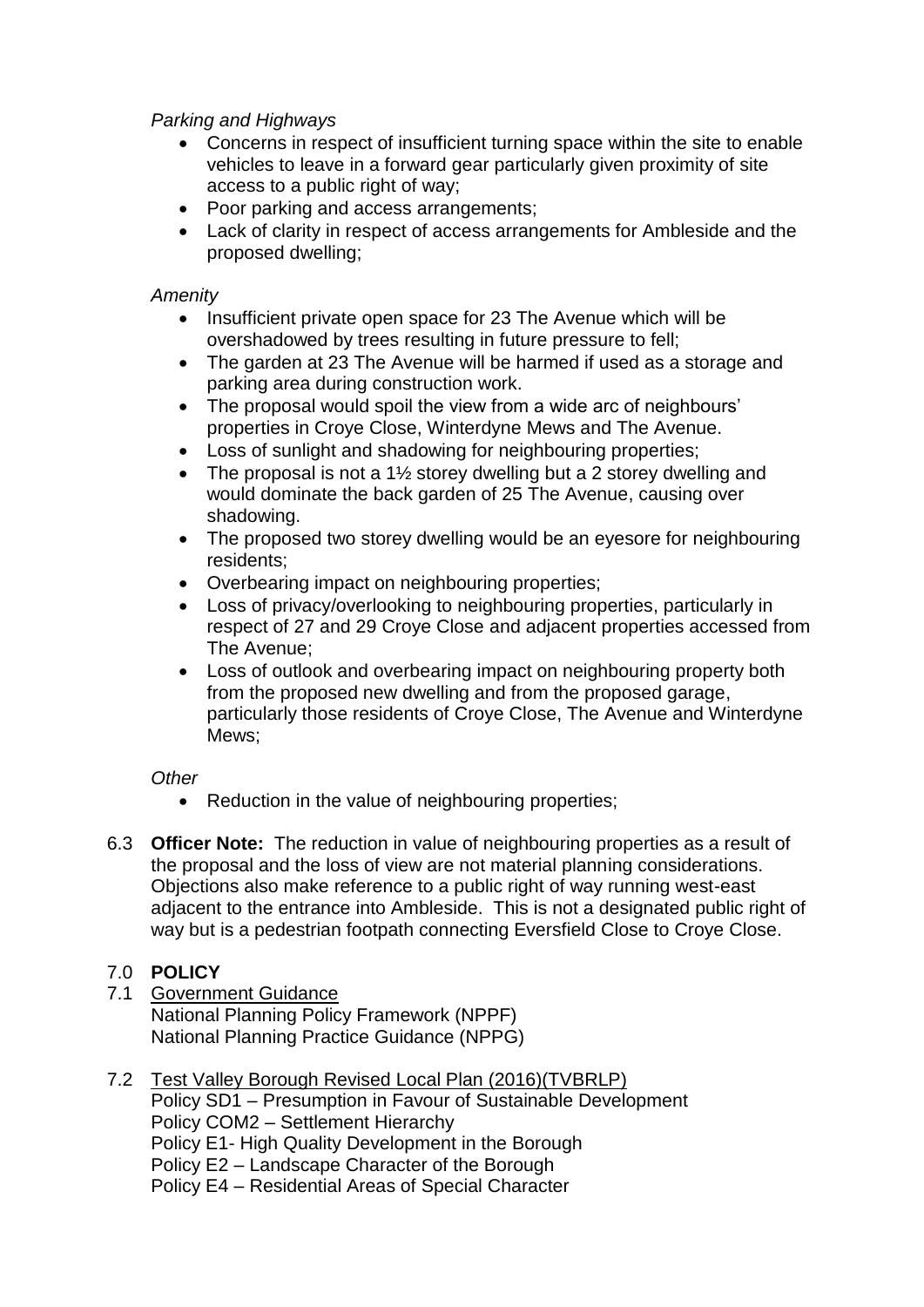Policy E5 Biodiversity Policy E8 - Pollution Policy LHW4 – Amenity Policy T1 – Managing Movement Policy T2 – Parking Standards

7.3 Supplementary Planning Document Residential Areas of Special Character Supplementary Planning Document (SPD) January 2019 (supported by the Andover Residential Area of Special Character Appraisal January 2018)

## 8.0 **PLANNING CONSIDERATIONS**

- 8.1 The main planning considerations are:
	- Principle of development
	- Impact on the character and appearance of the area
	- Impact on amenity of neighbouring property
	- Impact on trees and landscape character
	- Impact on ecology and nutrient neutrality
	- Impact on parking provision

#### 8.2 **Principle of development**

The site lies within the settlement boundary of Andover as defined on the Inset Maps of the TVBRLP. In accordance with Policy COM2 of the TVBRLP development is permitted provided the proposal is appropriate to other policies of the Revised Local Plan. The proposal is assessed against relevant policies below.

#### 8.3 **Impact on the character and appearance of the area**

The site is situated within the Andover Residential Area of Special Character (RASC). Policy E4 of the TVBRLP states that development within RASCs will be permitted provided that:

- a) the resulting sizes of both the proposed and remainder of the original plot, when sub-divided, are not significantly smaller than those in the immediate vicinity; and
- b) the development's size, scale, layout, type, siting and detailed design are compatible with the character of that RASC.
- 8.4 The supporting text to Policy E4 in paragraph 7.31 of the TVBRLP clarifies that '*the policy does not intend to prevent development, but aims to retain their distinctive local character through the control of subdivision of plots or extension to existing buildings leading to higher density development and impact on those aspects that make that special character*'. The supporting text goes on to state that '*in order to help retain the character of the area the resulting size of both the proposed and remainder of the original plot when sub-divided should not be significantly smaller than those within the immediate vicinity'*.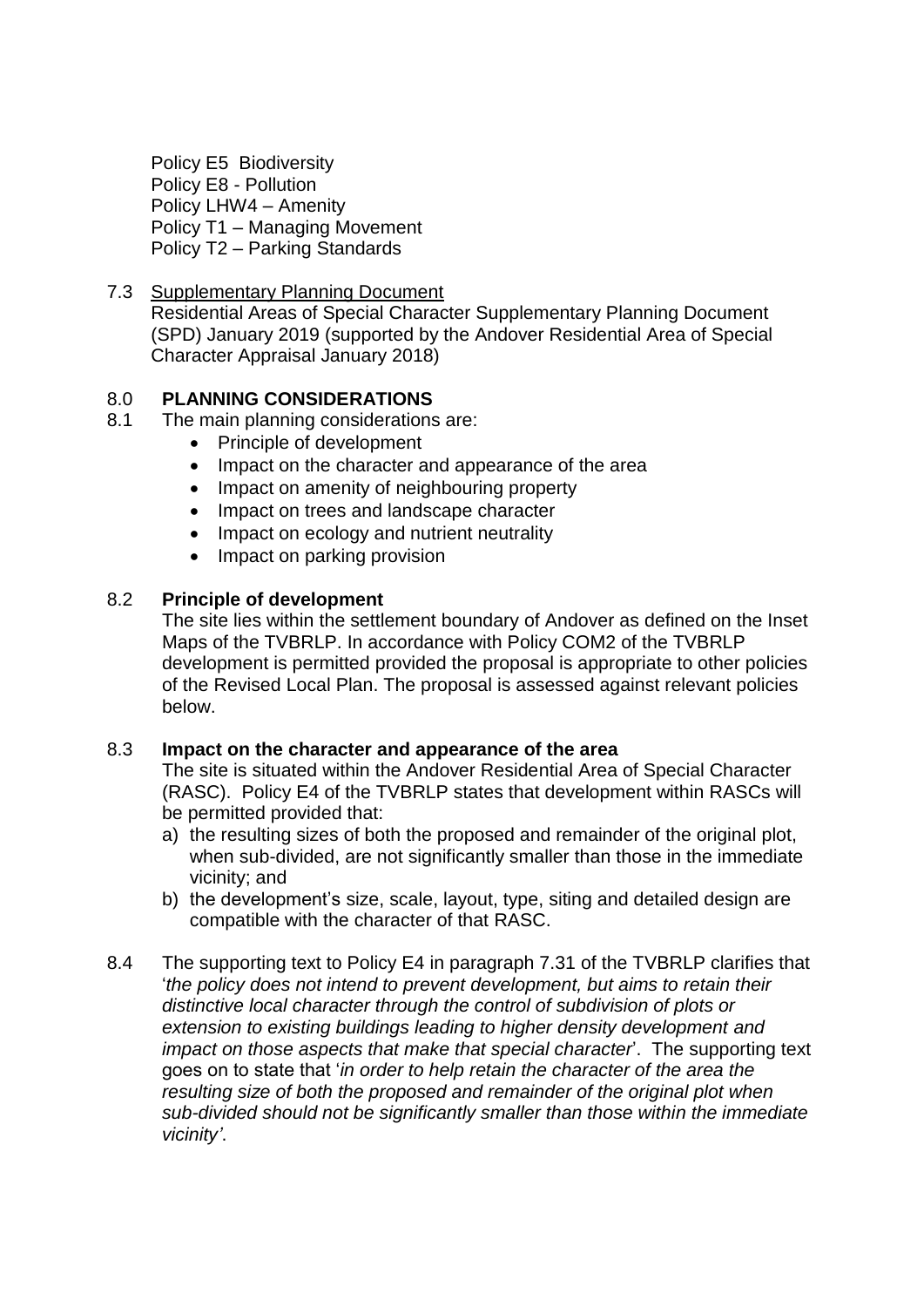- 8.5 Policy E1 of the TVBRLP is also relevant for consideration. It states that '*development will be permitted if it is of a high quality in terms of design and local distinctiveness and to achieve this development should integrate, respect and complement the character of the area in which it is located in terms of layout, appearance, scale, materials and building styles'*. In addition, Policy E1 states that to achieve high quality development proposals should '*make efficient use of land whilst respecting the character of the surrounding area and neighbouring uses*'.
- 8.6 *Policy E4, Criterion a)*

The current plot size of 23 The Avenue is 0.16ha. The proposal will reduced the plot size of 23 The Avenue to 0.07ha. The plot size for the proposed dwelling and its curtilage (excluding the access road) would be 0.07ha. Accordingly, the sub-division proposed would create two new plots of relatively equal size to one another.

- 8.7 The Andover RASC SPD (January 2019) provides detail on sub-areas within the Andover RASC of similar characteristics which make up its overall special character. Underpinning this detail is an assessment of plot sizes within these smaller areas. The site falls within area 'Andover 1B: The Avenue and Eversfield Close'. Table 2, page 6 of the SPD states that within area Andover 1B, the smallest plot size is 0.03ha, the largest is 0.29ha and the average is 0.08ha.
- 8.8 The current plot size of 23 The Avenue is above the average for this part of the Andover RASC. The sub-division of the plot into two would create two plots of relatively equal size which are comparable to the average for area 'Andover 1B'. This is summarised in Table 1 below. Glimpsed views of development within Croye Close can also be seen from Eversfield Close as you look towards the application site. As such, the average plot size for area 'Andover 1E: Croye Close' has also been included within the table. Table 1 also includes a comparison of plot sizes for all adjacent plots which share a boundary with the application site.
- 8.9 **Table 1**: Plot sizes in areas 'Andover 1B', 'Andover 1E' and adjacent neighbouring properties in comparison to proposal

| Address                                                | Plot size (ha) |
|--------------------------------------------------------|----------------|
| Average for area Andover 1B: The Avenue and Eversfield | 0.08           |
| <b>Close</b>                                           |                |
| Average for area Andover 1E: Croye Close               | 0.07           |
| Proposed plot for new dwelling                         | 0.07           |
| Remaining plot of No 23 The Avenue                     | 0.07           |
| 21 The Avenue                                          | 0.08           |
| 25 The Avenue                                          | 0.17           |
| 27 Croye Close                                         | 0.08           |
| 29 Croye Close                                         | 0.08           |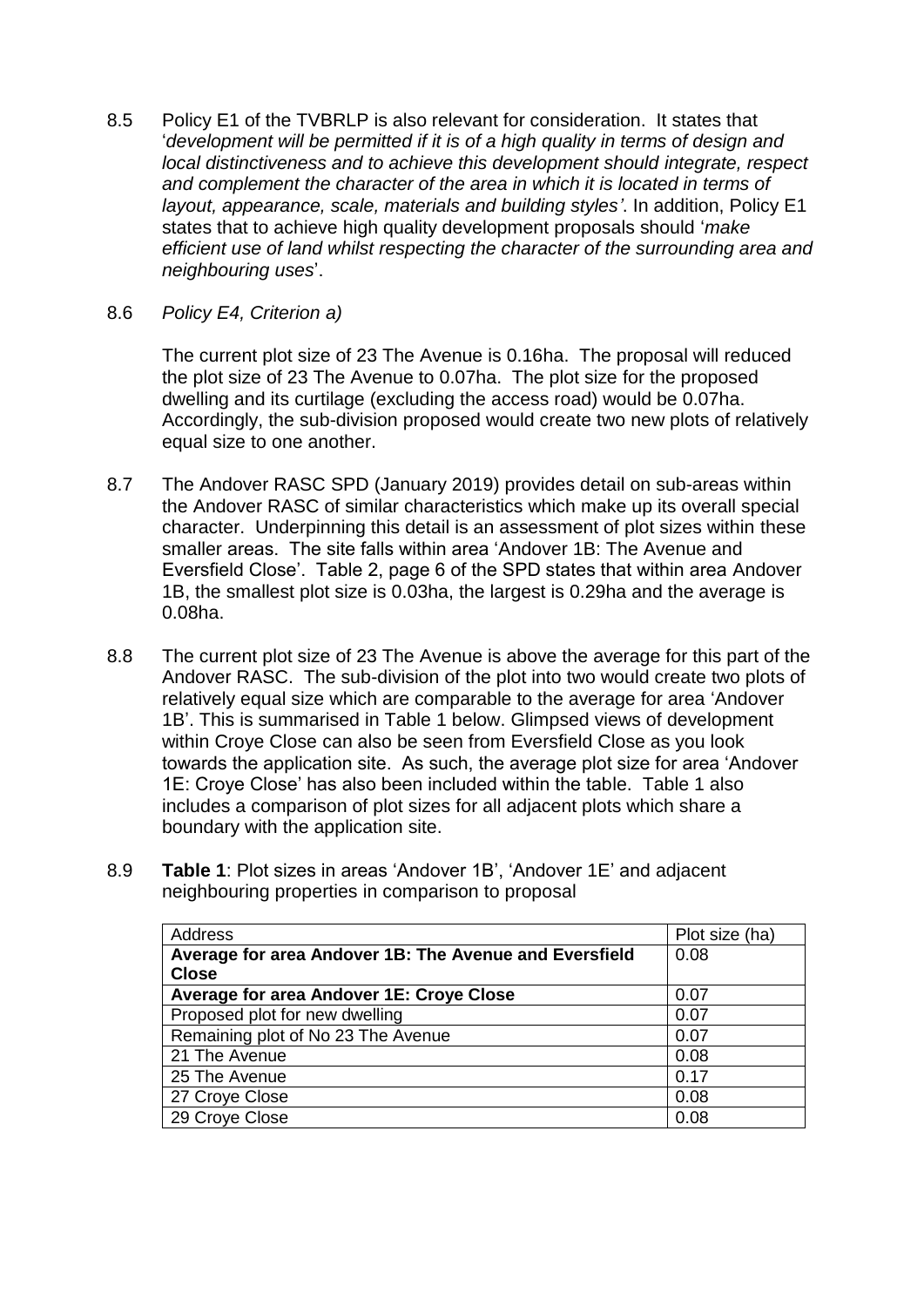8.10 It is noted that the plot at 25 The Avenue is larger than the proposal site and the proposed remaining curtilage for 23 The Avenue. However, this plot size is well above the average for this part of the RASC and the majority of the plots within the immediate vicinity of the application site are of comparable size. Public views of the proposal are also limited to views towards the application site from Eversfield Close. From this public viewpoint the proposal site would not be appreciated in the context of the plot size at 25 The Avenue. It is considered that the resulting sizes of both the proposed and remainder of the original plot when sub-divided would be in keeping with the average plot sizes for this part of the RASC and would not be significantly smaller than those within the immediate vicinity. The proposal complies with criterion a).of Policy E4.

### 8.11 *Policy E4 criterion b and Policy E1*

The development is of a type which is considered to be compatible with other neighbouring residential uses. The proposal is for a 1½ storey dwelling measuring 6.9m above existing ground levels to its ridge at its highest point. Neighbouring properties consist of a bungalow (5.7m to the ridge) and two storey dwellings at numbers 21, 23 and 25 The Avenue and 27 and 29 Croye Close. The size of the proposal is therefore considered to be in keeping with properties within the vicinity of the application site.

- 8.12 Whilst the proposed new dwelling fills the majority of the plots in terms of its width, this layout is similar to existing dwellings relative to one another along The Avenue. The distance between 23 and 21 The Avenue is 2.13m at its closest point. The relationship between 23 and 25 The Avenue is 4m. By comparison the distance between the proposed new dwelling and the side elevation of Ambleside is 7m. A generous front and rear garden is also able to be accommodated. Accordingly, the scale and layout of the proposed dwelling and its associated car port within the plot is considered to be in keeping with the layout of neighbouring properties within the area.
- 8.13 In terms of design, the proposal is 1½ storeys and would consist of a central structure with a pitched roof and a projecting gable on both the front and rear elevations. A dormer window would feature on the front elevation at first floor level. External materials would consist of a grey brick plinth, light coloured render, vertical timber cladding, dark grey UPVC window frames and doors and dark grey clay roof tiles.
- 8.14 Properties within the vicinity of the proposal site feature a variety of different roof forms, including full gable, hipped and half hip. Dormer windows can also be seen on neighbouring properties. Materials within Eversfield Close, The Avenue and Croye Close consist of light coloured render, brick, dark clay roof tiles and a variety of light and dark window frames and doors. Timber cladding is less of a common feature but it is considered that it is a material which will be recessive and sit comfortably within the verdant context of the site, adding detail to the design of the building. The proposed 1½ storey design is considered to add interest in design terms. Accordingly, it is considered that the design of the building is compatible with the character of the RASC.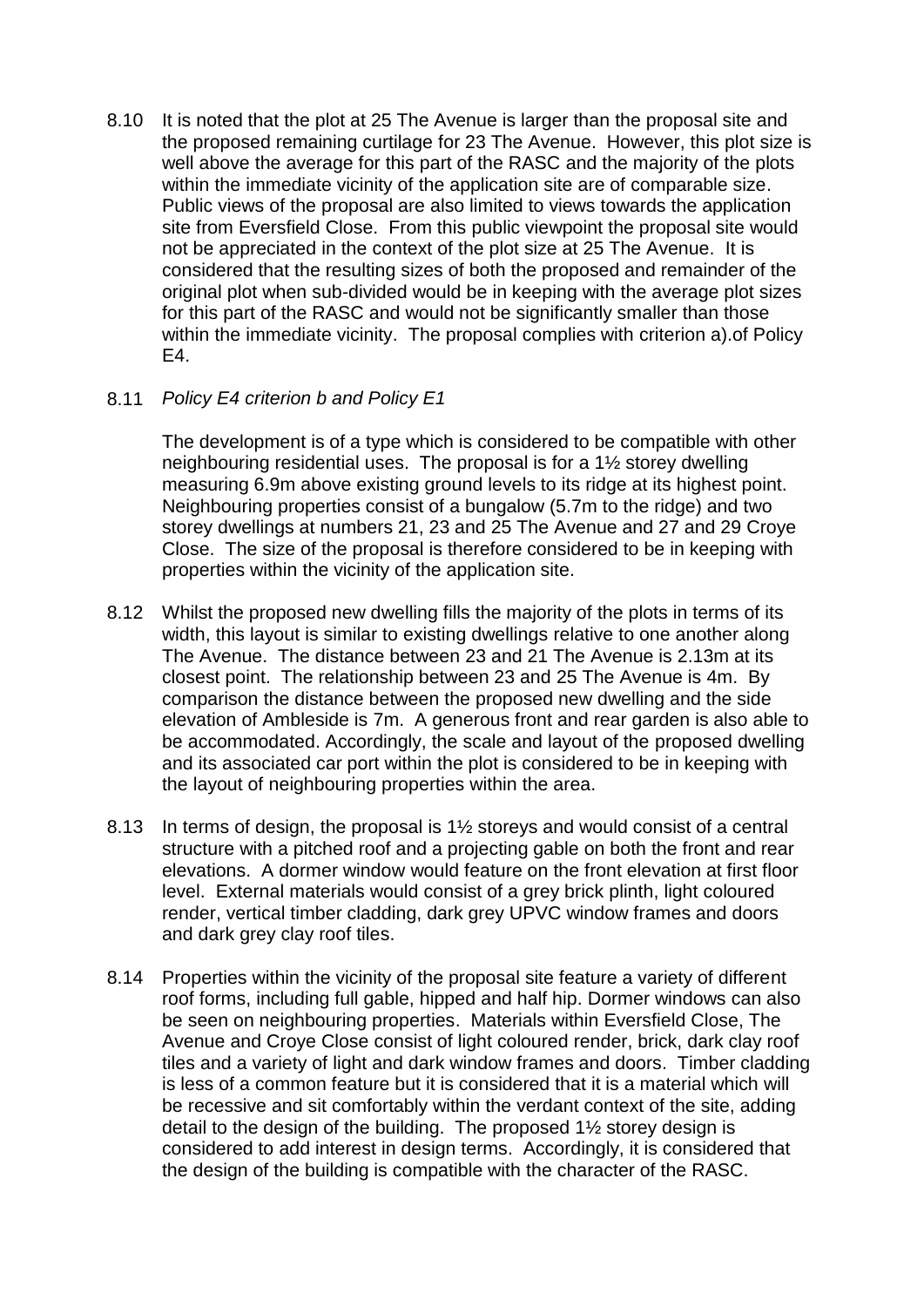- 8.15 In respect of siting, it is recognised that the majority of the houses within the RASC and specifically the area identified as 'Andover 1B' have been positioned fronting the road. However, the Andover RASC Appraisal (January 2018) which informed the preparation of the Andover RASC SPD provides additional detail on specific areas within the RASC that make up its character. Page 17 provides a summary of the characteristics of area 'Andover 1B' and states that '*in some of the larger plots there has been back-land development, forming sub-areas of small closes*'.
- 8.16 The proposal site is to be accessed from Eversfield Close and there are other examples of back-land development which are also accessed from this road. Four properties have been constructed in what once was the rear gardens of 17 and 19 The Avenue. In addition, the property adjacent and to the north of the proposal site known as Ambleside has been constructed in what was once the rear garden associated within 21 The Avenue. It is considered that the siting of the proposal site, although not fronting The Avenue, would be compatible with the character of the RASC as it would be in keeping with the siting of adjacent development at Ambleside and the four properties to the rear of 17 and 19 The Avenue.
- 8.17 Public views of the proposal would only be possible from Eversfield Close when standing at the entrance to Ambleside looking towards the application site. The existing access arrangement serving Ambleside from Eversfield Close is not proposed to change and it is considered that the visual impact of the proposal from public viewpoints within the RASC will be limited. The reduction in the size of the double garage at Ambleside will be perceptible alongside the small access track to the side of this and the first floor level of the proposed new dwelling. However, due to the proposed dwelling's 1  $\frac{1}{2}$ storey size, use of materials, the degree of open space within the application site relative to neighbouring property and the retention of the mature trees protected by TPO it is considered that the spacious and verdant character of the RASC would be retained.
- 8.18 To conclude, the proposal's size, scale, layout, type, siting and detailed design are considered to be compatible with the character of the Andover RASC as a whole and area 'Andover 1B' in which it is situated. It is considered that the proposal would make efficient use of land whilst respecting the character of the surrounding area. The proposal thereby complies with policies E1 and E4 of the TVBRLP and the Andover RASC SPD January (2019).

#### 8.19 **Impact on amenity of neighbouring property**

Concerns have been raised in respect of the amenity impact of the proposal on neighbouring properties, particularly in terms of loss of privacy and overbearing. The nearest neighbours affected by the proposal are 27 and 29 Croye Close, Ambleside and 21, 23 and 25 The Avenue.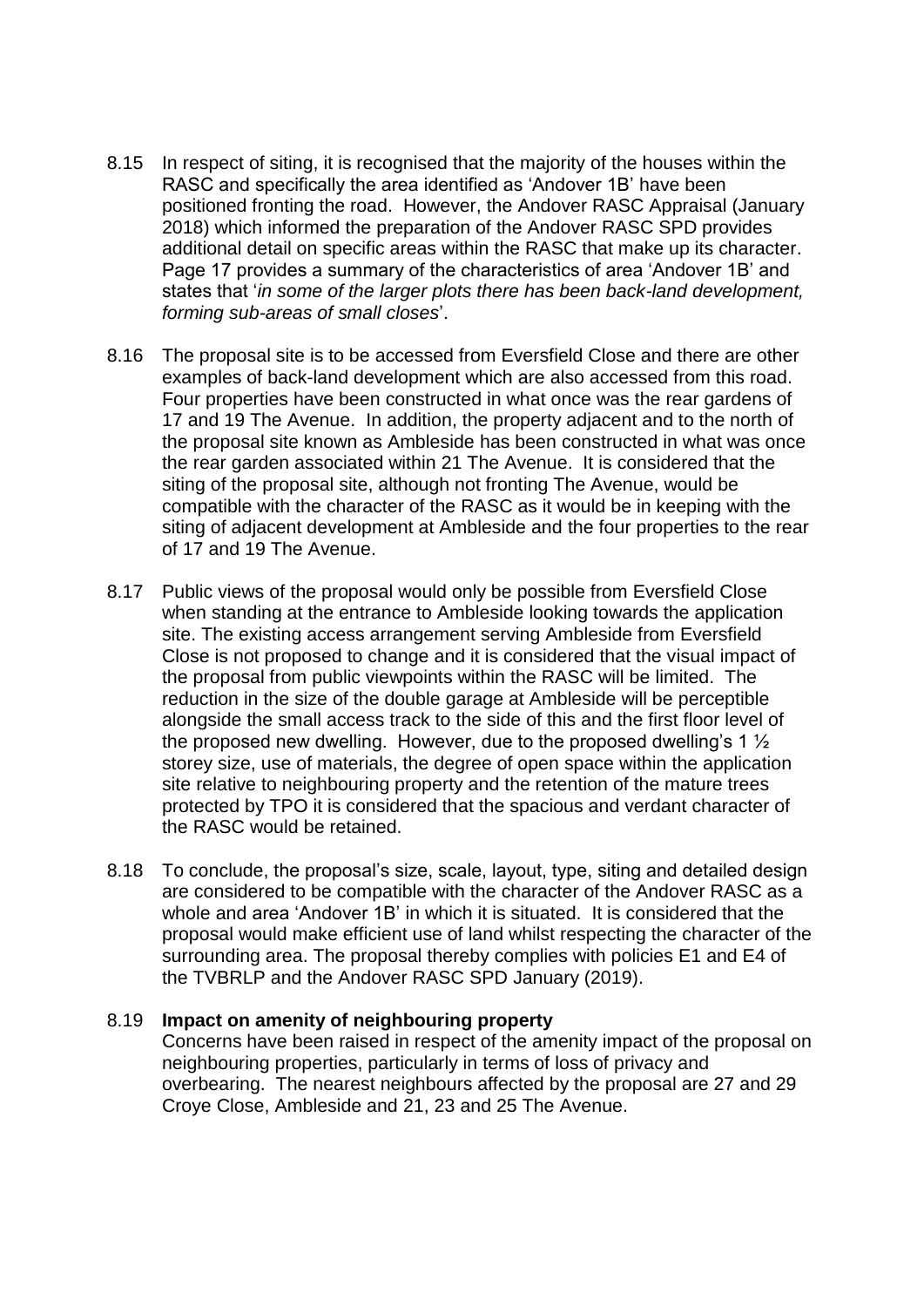### 8.20 *27 and 29 Croye Close*

These properties are situated to the east and north-east of the application site. The rear elevation of the proposed dwelling would face towards the rear elevations of these properties. The separation distance between the rear elevation of the proposed dwelling and the rear elevations of 27 and 29 Croye Close would be in excess of 20m at their closest points. A timber framed seating area measuring 3.85m to the ridge and 8.55m in width is situated in the rear garden of 27 Croye Close and provides a degree of physical separation and screening between this neighbour and the proposed dwelling. The separation distances, in addition to the 1 ½ storey design of the proposal and intervening built form, is considered sufficient to ensure that the proposal would not result in an overbearing impact on the internal and external living conditions of these neighbouring properties.

- 8.21 Rooflights are proposed at first floor level on the rear elevation of the proposed dwelling. These rooflights would serve a landing and a bedroom. Such is the orientation of the rooflights that views out of these windows would be looking upwards and would not provide a direct angle of view towards 27 and 29 Croye Close. A window is also proposed to serve a bedroom at first floor level on the rear elevation of the proposed dwelling. The separation distance of in excess of 20m would ensure that the privacy of 27 and 29 Croye Close and occupiers of the proposed dwelling is provided for to an acceptable extent in accordance with Policy LHW4 of the TVBRLP. In addition, a mature lime tree is situated within the rear garden of 27 Crove Close which would provide a degree of screening between the proposed dwelling and 27 and 29 Croye Close.
- 8.22 The timber framed seating area in the rear garden of no 27 is used as an outside amenity space. Views of this area will not be possible from the proposed dwelling because of the tiled roof and enclosed nature of the structure. It is noted that there is a conservatory surrounded by an outside seating area to the rear of 27 Croye Close however the separation distance is considered acceptable to provide for the privacy of this outside amenity space. The timber framed seating area will also provide a degree of screening. Views from the bedroom window towards the outside amenity space of 29 Croye Close will be angled due to the juxtaposition of both properties in respect of one another and will be partially obscured by the lime tree in the rear garden of 27 Croye Close.

### 8.23 *21, 23 and 25 The Avenue*

The front elevation of the proposed dwelling would face toward the rear elevations of numbers 21, 23 and 25 The Avenue. The separation distances between the front elevation of the proposed dwelling and the rear elevations of these properties at their closest points are in excess of 30m. Intervening boundary treatment within the gardens of 23 and 25 The Avenue and the weeping beech within the front garden of Ambleside will partially obscure the new views at first floor level from the proposed dwelling towards these properties. The separation distance between these properties and the proposed dwelling would ensure that the privacy of neighbouring properties and occupiers of the proposed dwelling is provided for in accordance with Policy LHW4 of the TVBRLP.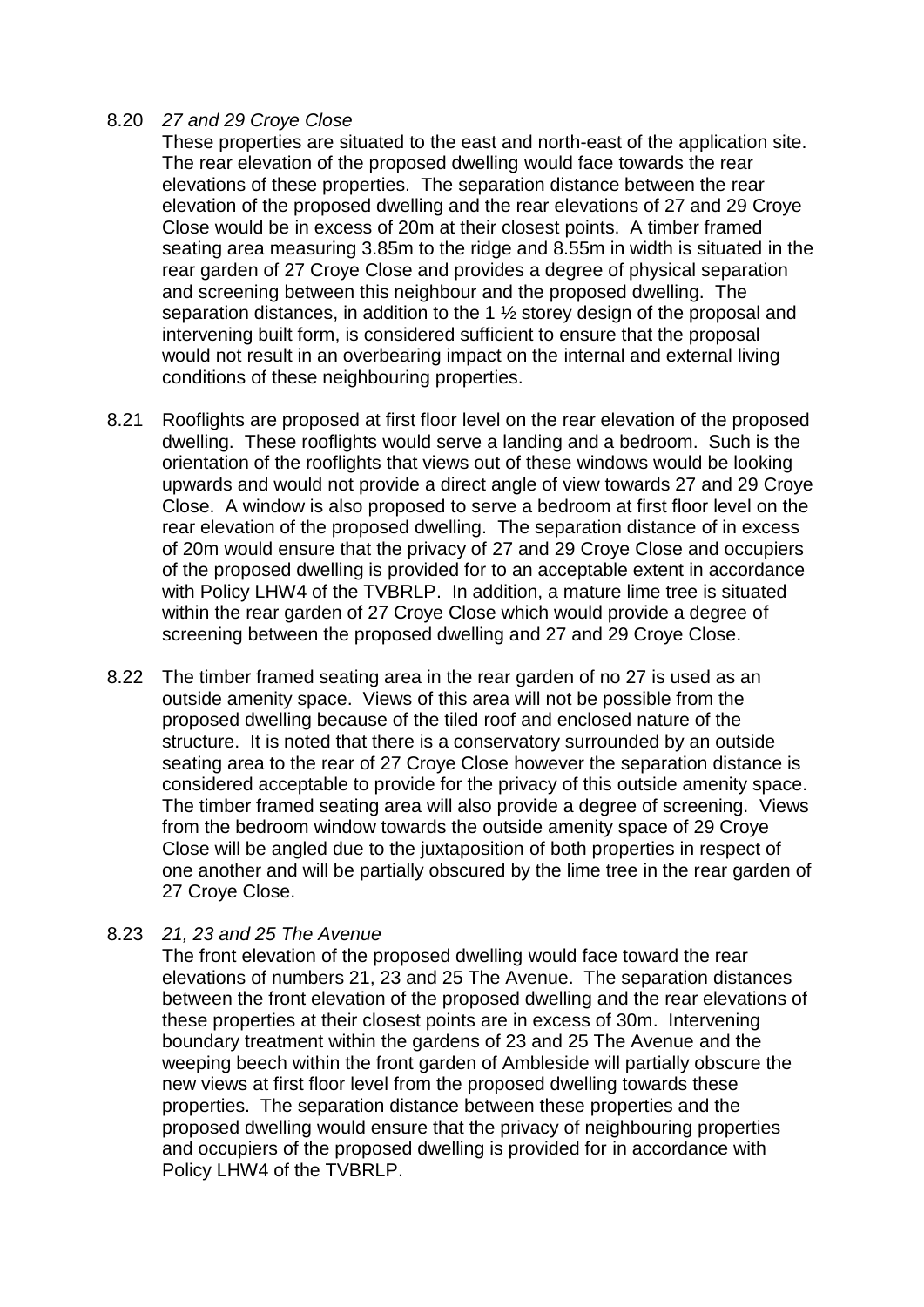8.24 The site is bound on its northern, eastern and western sides by a 1.8m high fence. Views from the ground floor towards 21 and 23 The Avenue will be screened by this fencing. The fence along the southern boundary of the site is 1.2m in height. The proposed car port will obscure views from the windows on the front elevation on the ground floor of the proposed dwelling towards 25 The Avenue. Additional landscaping along the southern boundary is proposed to provide screening between the application site and the rear garden of 25 The Avenue. One roof light is proposed on the side elevation facing the rear garden of 25 The Avenue. Views from this window will be angled upwards away from the garden of 25 The Avenue. A window and a door is also proposed on this side elevation and these will face onto the rear part of the garden of 25 The Avenue. This part of the garden is not a primary outside amenity area and views from these windows will be partially screened by additional planting which is to be secured through condition. Additional screening will ensure that the privacy of the rear garden of 25 The Avenue is provided for in accordance with Policy LHW4 of the TVBRLP.

#### 8.25 *Ambleside*

The side elevation at Ambleside is situated 7m to the north of the proposed dwelling. Windows are proposed on the ground floor but views into Ambleside will not be possible because of the existing 1.8m high fence along this boundary. Only one window is proposed on this elevation; this is a roof light and is situated at a distance of 16m from Ambleside. The angled nature of the roof light and its separation distance would ensure that the proposal will provide for the privacy of neighbours at Ambleside and future occupiers of the proposed dwelling in accordance with Policy LHW4 of the TVBRLP.

- 8.26 The side elevation of the proposed dwelling will be adjacent to an outside patio area which serves Ambleside. Whilst the proximity between this outside seating area and the side elevation of the proposed dwelling is noted, this is not the only garden and patio space serving Ambleside. The patio area continues to wrap around the rear elevation of Ambleside and additional garden space is also available at the rear. As such, it is considered that the proposal would not be overbearing on this area of outside amenity space given that there are other areas of garden and outside patio available and that the amenity of the occupants of Ambleside would be provided for in accordance with Policy LHW4 of the TVBRLP.
- 8.27 Shadow diagrams have been provided by the applicant during the months of February, May, August and November. This illustrates that the shadow will fall across the front garden of the proposed new dwelling in the morning and the side garden of Ambleside from midday onwards. Whilst there is an increase in shadow in the side garden of Ambleside a degree of shadowing is already cast by the 1.8m high fence. Further, in the spring and summer months when the outside patio area is likely to be used the most it has been demonstrated that this side patio will still receive sunlight all throughout the day and that the part of the seating area closest to the property will not be overshadowed.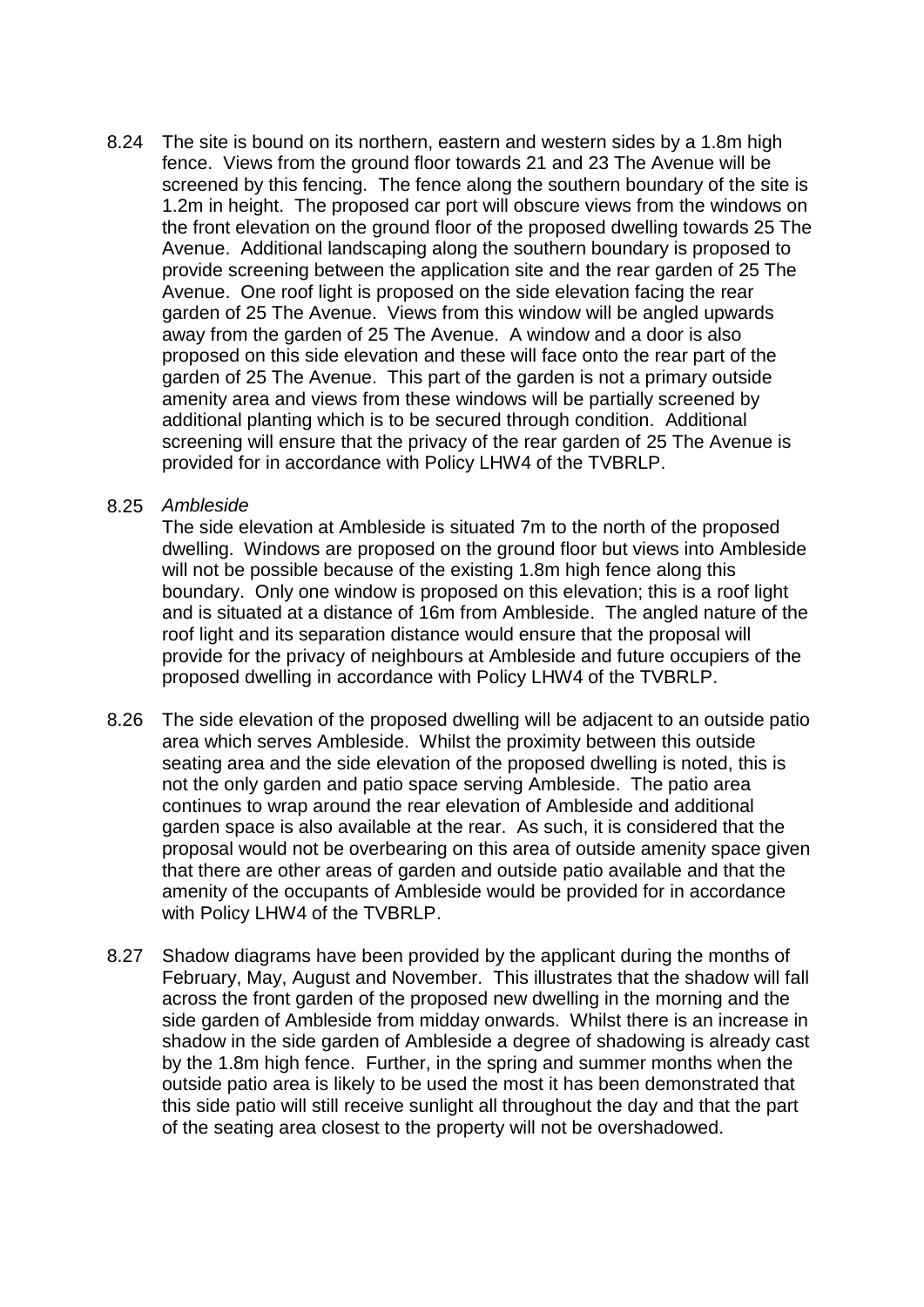8.28 A small degree of shadow may fall within the rear garden of 29 Croye Close but this degree of shadow would be no more than the shadow already cast by the existing 1.8m high fence. The proposal has demonstrated that it would not reduce the levels of daylight and sunlight reaching neighbouring properties of private open space to below acceptable levels in accordance with Policy LHW4 of the TVBRLP.

### 8.29 *Proposed Garden*

The garden for the proposed new dwelling measures 17m in width and 13m in depth at its widest points. This is a generous garden and is considered more than sufficient to serve the needs of a five bedroom dwelling. The remaining garden serving 23 The Avenue would measure 17m in width and 27m in depth at its widest points. This is also considered a generous garden size and more than sufficient to serve the needs of the property at 23 The Avenue.

#### 8.30 **Impact on trees**

The application is supported by an Arboricultural Impact Assessment undertaken by S J Stephens Associates Arboricultural, Landscape and Management Consultants. The report has provided a survey of the trees within the vicinity of the application site, a tree protection plan and a preliminary arboricultural method statement. The site survey and accompany report considers trees and shrubs within influencing distance of the proposed development with a stem diameter over 75mm at 1.5m in height. Additional information from SJ Stephens Associates was submitted on 13<sup>th</sup> November 2019 which addressed the concerns raised by the Trees Officer.

8.31 The trees within influencing distance of the site include a high quality weeping beech tree within the front garden of Ambleside (labelled as T10 within the Arboricultural Impact Assessment), a mature Norway maple (T2), a lime (T3) located in the remaining garden of 23 The Avenue and a multi-stem yew tree (T7) in the garden of 25 The Avenue. The Arboricultural Impact Assessment confirms that there is another mature lime tree (T9) within the vicinity of the site in the rear garden of 27 Croye Close. This is not affected by the proposed development as its crown and root protection area (RPA) sits outside of the development site. Tree protection fencing is proposed within the RPAs for all protected trees with the exception of areas which are to be protected by other means, such as a no dig method of construction with cellular confinement system and ground protection areas.

### 8.32 *No dig method of construction and cellular confinement system*

The new driveway and parking area to serve the proposed dwelling is shown to encroach into the RPAs of the weeping beech (T10), lime (T3) and Norway maple (T2) trees. To protect the roots of these trees and ensure their future retention the areas of the proposed driveway which will encroach into the RPAs will be constructed using a 'no dig' method of construction. This means that the driveway must be constructed without excavation apart from the removal of turf/organic matter, which must be carried out by hand, up to a maximum of 50mm. A three dimensional cellular confinement system is then used to construct the driveway to provide load support without compaction and pressure on the RPAs, allowing air and moisture to permeate to the root zone.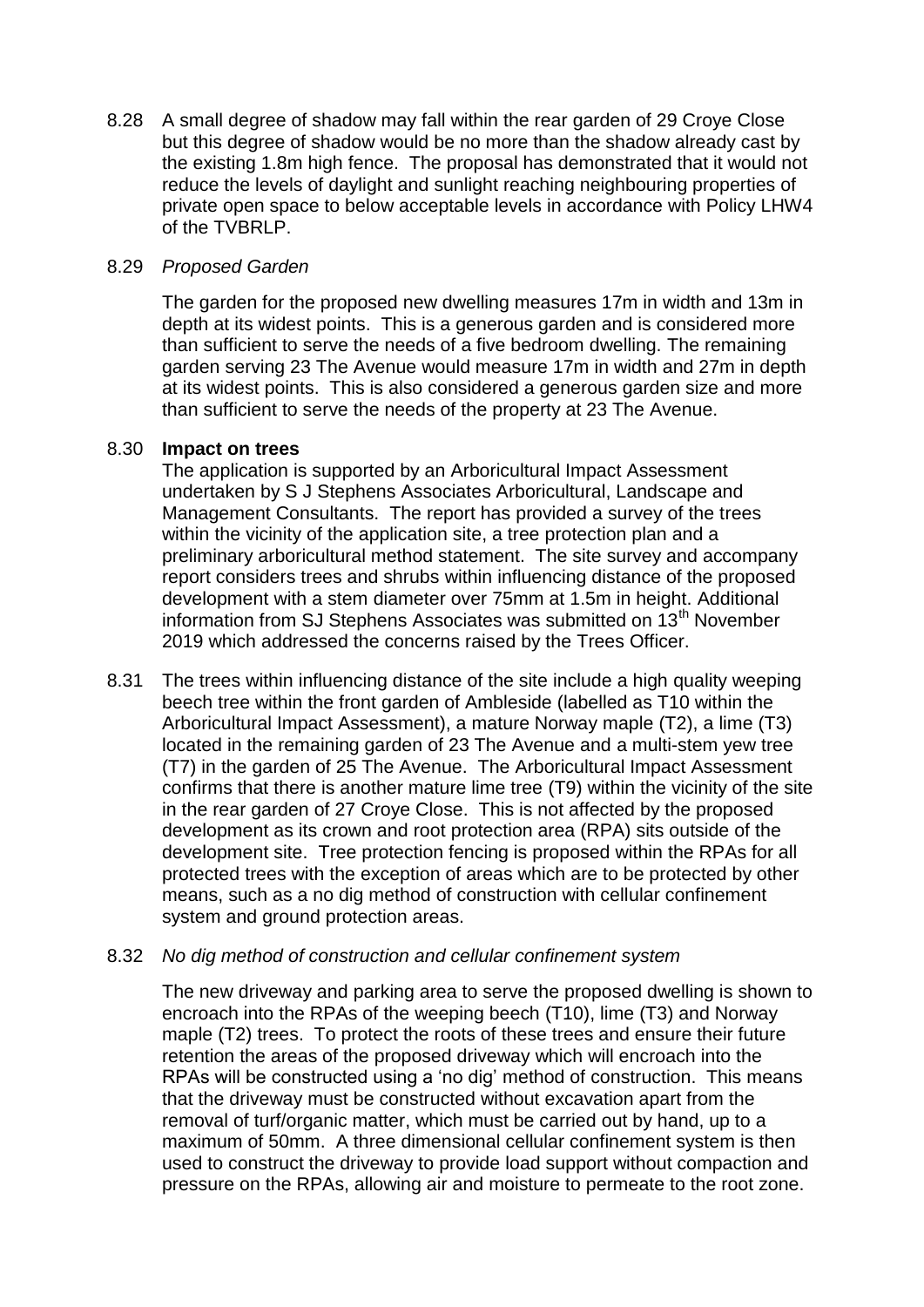A full methodology is provided within the Arboricultural Impact Assessment and this has been agreed as acceptable by the Tree Officer.

- 8.33 The areas of the driveway outside of the RPAs will be constructed to meet the level determined by the no-dig construction and cellular confinement system, which will raise the level of the driveway by 285mm. Within the initial submission it was not illustrated on the Tree Protection Plan that the new access ramp into the site from Ambleside, which is to be constructed on the former footprint of the double garage, would be constructed using the no dig method of construction and cellular confinement system. A cross-section was provided on 4<sup>th</sup> November 2019 to the satisfaction of the Trees Officer illustrating how the driveway will be constructed using the no dig method of construction and cellular confinement system and confirming that the access ramp will also be constructed with this method.
- 8.34 For the areas outside of the RPAs, it has not been confirmed whether the cellular confinement system will be used or whether a simpler and more expedient system will be utilised. The Trees Officer considers that it is acceptable for this clarification to be provided as part of an updated Arboricultural Impact Assessment in addition to an updated Tree Protection Plan which shows the location of the access ramp to be constructed and the carport which is to be constructed in place of the garage originally proposed to serve the proposed dwelling. The submission of an updated Arboricultural report has been secured through pre-commencement condition.
- 8.35 A small area of the proposed dwelling itself is situated within the RPAs of T10 and T7. These areas will be dug by hand to ensure minimal impact on any roots found and the methodology for this area of hand dug excavation is outlined within the Arboricultural Impact Assessment submitted with the application. The Arboricultural Impact Assessment states that the amount of root loss caused by these small areas of hand dug excavation is too insignificant to affect the vitality of trees T10 and T7 and this has been agreed and confirmed as acceptable by the Trees Officer.

#### 8.36 *Tree Removal*

Three trees identified as 'low quality' within the Arboricultural Impact Assessment are proposed for removal to facilitate new access into the development. These include two Lawson cypress trees (T12 and T13) situated within the front garden of Ambleside. These trees are not protected by TPO and are considered to be of low amenity value given their small size and that they are of a species not common within the RASC. An apple tree (T8), shrubs (G5) and a privet hedge (G6) are situated on the footprint of the proposed development and are to be removed. They are of low quality, are not protected by virtue of a TPO and are not visible from the public realm. Their removal is considered acceptable subject to a scheme of replacement planting. The submission of a scheme of hard and soft landscaping for approval has been imposed through condition.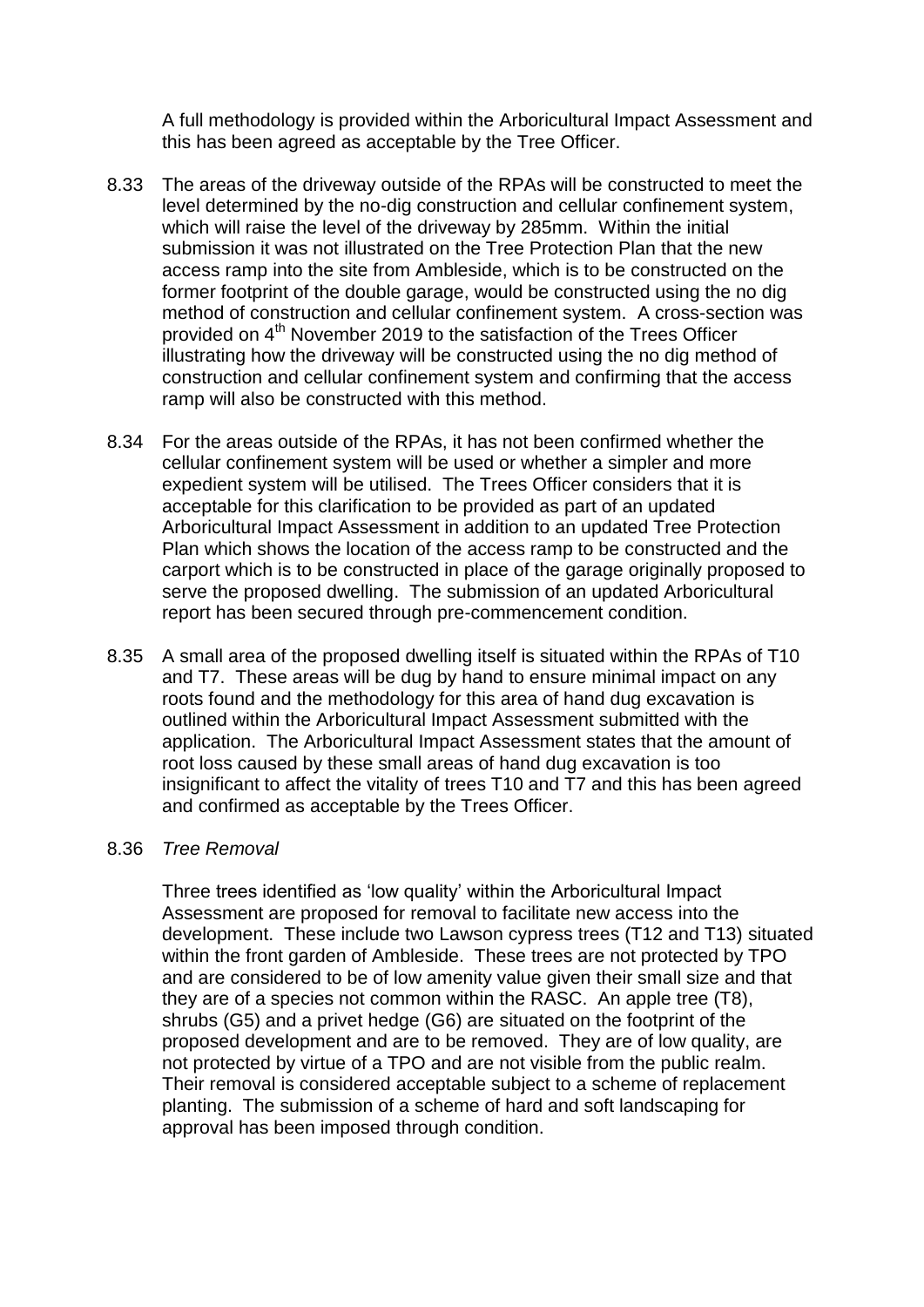# 8.37 *Shading*

Shading patterns for the trees within influencing distance of the proposed development have been shown on the Tree Protection Plan. This shows that a section of the front elevation, which comprises the entrance hall, together with a bedroom, bathroom and utility room, are affected by potential tree shade. As the main living areas are unaffected by tree shade it is not considered that the location of the new dwelling will affect the future sustainability of these trees and result in pressure to fell from obstruction of sunlight.

8.38 In summary, the information submitted in support of the application demonstrates that the trees protected by virtue of TPO within the zone of influence of the proposal will be protected so that their health and future retention will not be adversely affected by the proposal both during construction and occupation of the dwelling. The proposal has demonstrated that the development can come forward in a way that would protect and conserve the landscape character of the area and that it has been designed to ensure that the health and future retention of important landscape features would not be prejudiced. The submission of a landscaping scheme would ensure that the driveway's visual appearance will positively integrate with the landscape character of the area and a scheme of replacement tree and shrub planting is required as compensation for the vegetation to be removed. The proposal is considered acceptable in accordance with Policy E2 of the TVBRLP.

### 8.39 **Impact on ecology**

The County Ecologist was consulted on this application. No objections were raised in respect of the development adversely affecting any statutory or locally designated sites of wildlife importance or any legally protected or notable habitats or species within the application site or its area of influence. An informative in respect of nesting birds and a condition in respect of biodiversity enhancement measures has been imposed as recommended by the ecologist.

- 8.40 In June 2019 Natural England published guidance which required all new developments providing overnight accommodation to demonstrate nutrient neutrality. This guidance was updated in June 2020. The guidance stated that there is evidence that high levels of nitrates from new housing development that results in waste water entering The Solent is contributing towards eutrophication of internationally legally protected sites in the Solent and resulting in a detrimental impact upon the conservation interest of these sites. These sites are;
	- Solent Maritime SAC
	- Solent and Southampton Water SPA & Ramsar site
	- Portsmouth Harbour SPA & Ramsar site
	- Solent and Dorset Coast SPA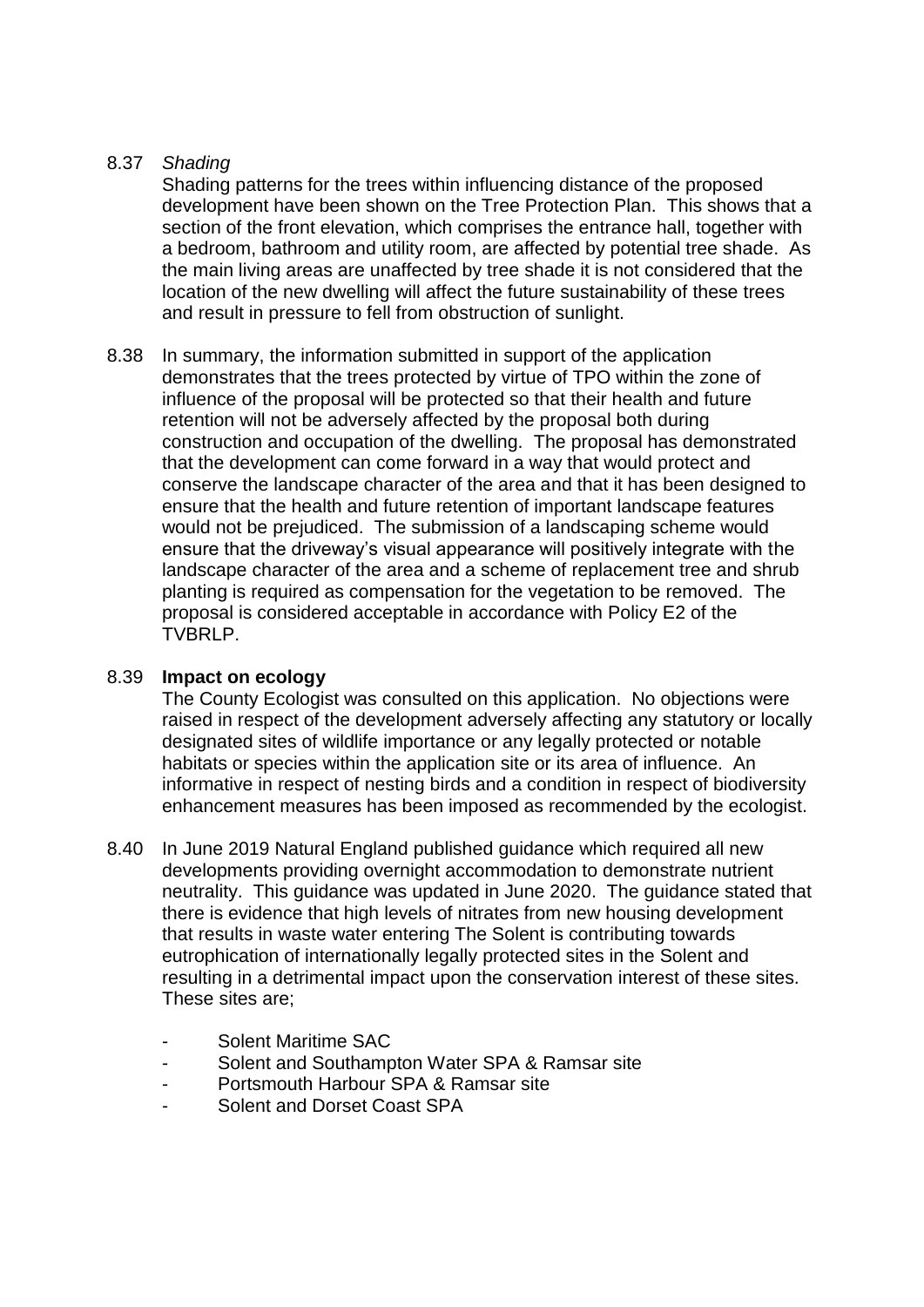- 8.41 Advice from Natural England is that the applicants for development proposals resulting in a net increase in dwellings are required to submit a nitrogen budget for the development to demonstrate that there will be no likely significant effect on these internationally designated sites. The requirement to demonstrate no likely significant effect is outlined within Regulation 63 of the Conservation of Habitats and Species Regulations (2017).
- 8.42 The proposed new dwelling would result in an increase of 2.9 Kg/N/Year entering the waste water catchment of The Solent. The applicant has secured an option to purchase agricultural land within the catchment of the River Test which would be removed from agricultural use. For the past ten years the land has been used as sheep grazing by a local farmer and evidence of this use has been submitted in support of this application. The removal of this land from agricultural land for grazing would result in a reduction of 2.9 kg/N/Year entering the waste water catchment of The Solent, thus mitigating the impact of an increase in nitrogen from the proposal and creating a 'nutrient neutral' scheme.
- 8.43 In accordance with Regulation 63 of the Habitats Regulations an Appropriate Assessment has been undertaken which assesses the mitigation proposed. As part of this assessment the local planning authority must evaluate and conclude, as competent authority, that the proposal will not result in a likely significant effect on internationally protected sites and species. The assessment concluded that the proposal, with the addition of the mitigation land, can demonstrate nutrient neutrality and that there will not be a likely significant effect on the internationally protected sites in the Solent. This assessment has also been reviewed by Natural England who have agreed within the outcome of this assessment.
- 8.44 A landscape management and maintenance plan has been submitted confirming that the mitigation land would not be used for agricultural activities in perpetuity and that the land would instead be established and managed as a woodland copse. The landscape management and maintenance plan has been reviewed by the landscape officer who has confirmed that it is acceptable. Subject to the completion of a section 106 legal agreement to ensure that the mitigation land is managed in perpetuity as per the agreed scheme it is considered that the proposal is nutrient neutral and would not have an adverse impact upon the internationally protected sites in the Solent. The proposal complies with Policies E5 and E8 of the TVBRLP and Regulation 63 of the Conservation of Habitats and Species Regulations 2017.

### 8.45 **Parking provision and access**

Annex G of the TVBRLP requires that five bedroom dwellings provide 3 car parking spaces. An initial objection was raised by the Highways Officer that the proposal could not accommodate three parking spaces. To address this concern revised plans where submitted on 11<sup>th</sup> December 2019 demonstrating that three car parking spaces can be accommodated off road in compliance with our parking standards and to the space dimensions required by policy T2 of the TVBRLP. These additional plans included vehicle tracking illustrating that each parking space could be accessed and egressed in a safe and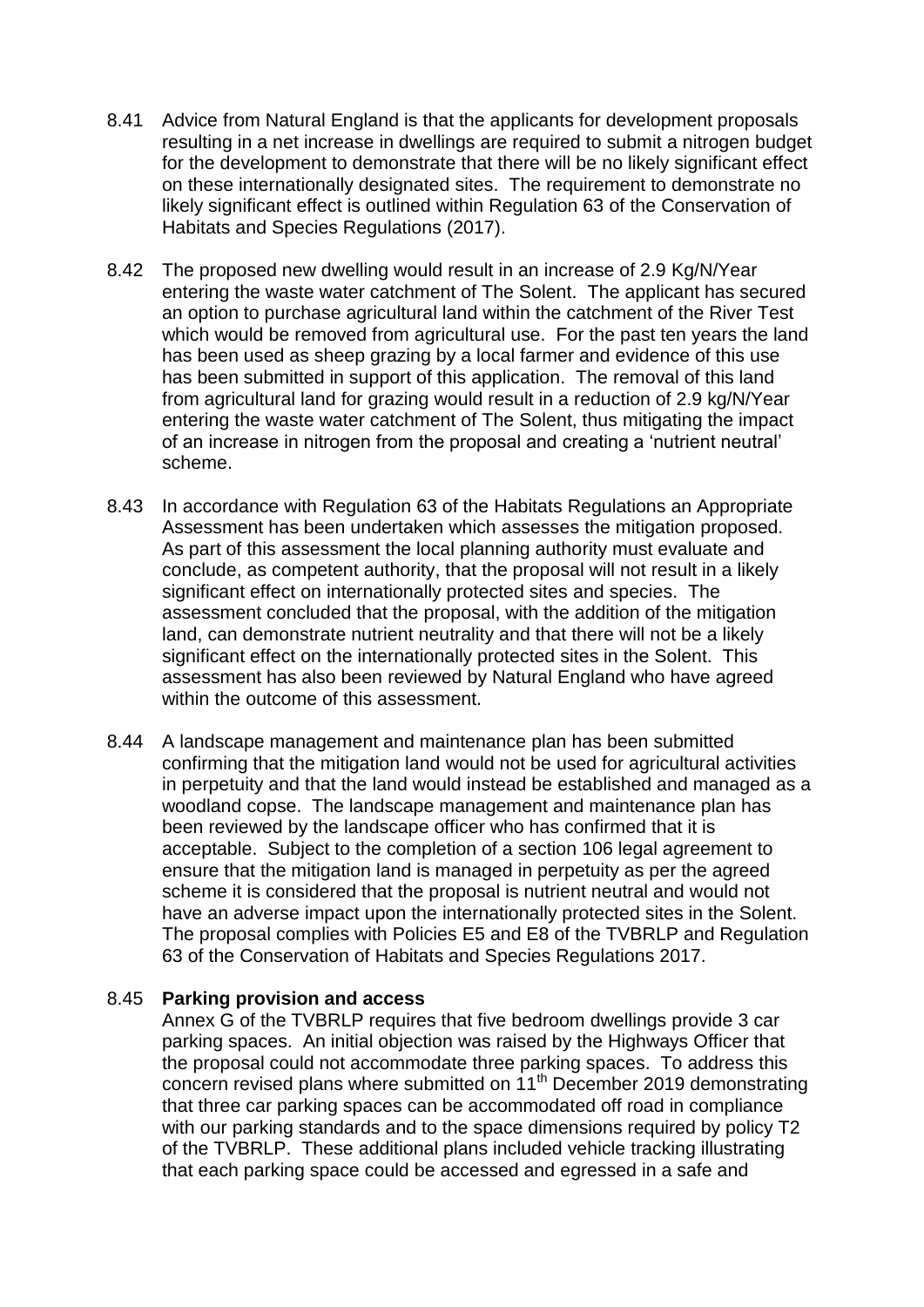efficient manner. The existing access is not to be changed and the Highways Officer considers that this access is sufficient in highway safety terms to accommodate the additional trip generation from the proposed dwelling. The proposal complies with policies T1 and T2 of the TVBRLP.

# 9.0 **CONCLUSION**

- 9.1 It has been demonstrated that the proposal is compatible with the Andover RASC and will not undermine its special character. The materials proposed are considered acceptable and will ensure that the proposal satisfactorily integrates with the character of the area and the scale of the dwelling is considered an appropriate response to the context of the site and will ensure that the spaciousness and verdant character of the RASC will be maintained.
- 9.2 The proposal has demonstrated that trees within influencing distance of the proposed development will be protected during the construction and occupation phases of the development. The 1 ½ storey nature of the dwelling, separation distance, use of rooflights and intervening tree cover and built form will ensure that the privacy and amenity of neighbouring properties and that of occupiers of the proposed dwelling would be provided for. Efficient parking and manoeuvring of three vehicles within the site has been demonstrated and the existing access is considered suitable in highway safety terms to serve the proposed dwelling.
- 9.3 Subject to the completion of a section 106 legal agreement, the proposal has demonstrated nutrient neutrality and that it will not have a likely significant effect on internationally protected sites within The Solent. The proposal complies with policies COM2, E1, E2, E4, E5, E8, LHW4, T1, and T2 of the TVBRLP.

# 10.0 **RECOMMENDATION**

**Delegate to the Head of Planning and Building that subject to the completion of a S106 legal agreement to secure Nutrient Neutrality, then PERMISSION subject to:**

- **1. The development hereby permitted shall be begun within three years from the date of this permission. Reason: To comply with the provision of Section 91 of the Town and Country Planning Act 1990 as amended by Section 51 of the Planning and Compulsory Purchase Act 2004.**
- **2. The development hereby permitted shall not be carried out except in complete accordance with the details shown on the submitted plans, numbers:**

**P19-030-02-02-001A Amended Location & Block Plan, Feb 2021 P19-030-02-02-002D Amended Proposed Site Plan, Feb 2021 P19-030-02-03-002B Proposed Garage Elevations, Aug 2019 P19-030-02-04-001B Proposed Site Section A-A, Aug 2019 P19-030-02-04-002A Proposed Site sections B.B & C.C, Oct 2019 B.201/1 Rev A Parking Space 1, Nov 2019 B.201/2 Rev A Parking Space 2, Nov 2019 B.201/3 Rev A Parking Space 3, Nov 2019 1205-01 Rev E Amended Tree Protection Plan, Feb 2021 P19-030-02-03-001 Proposed Floor Plans, July 2019**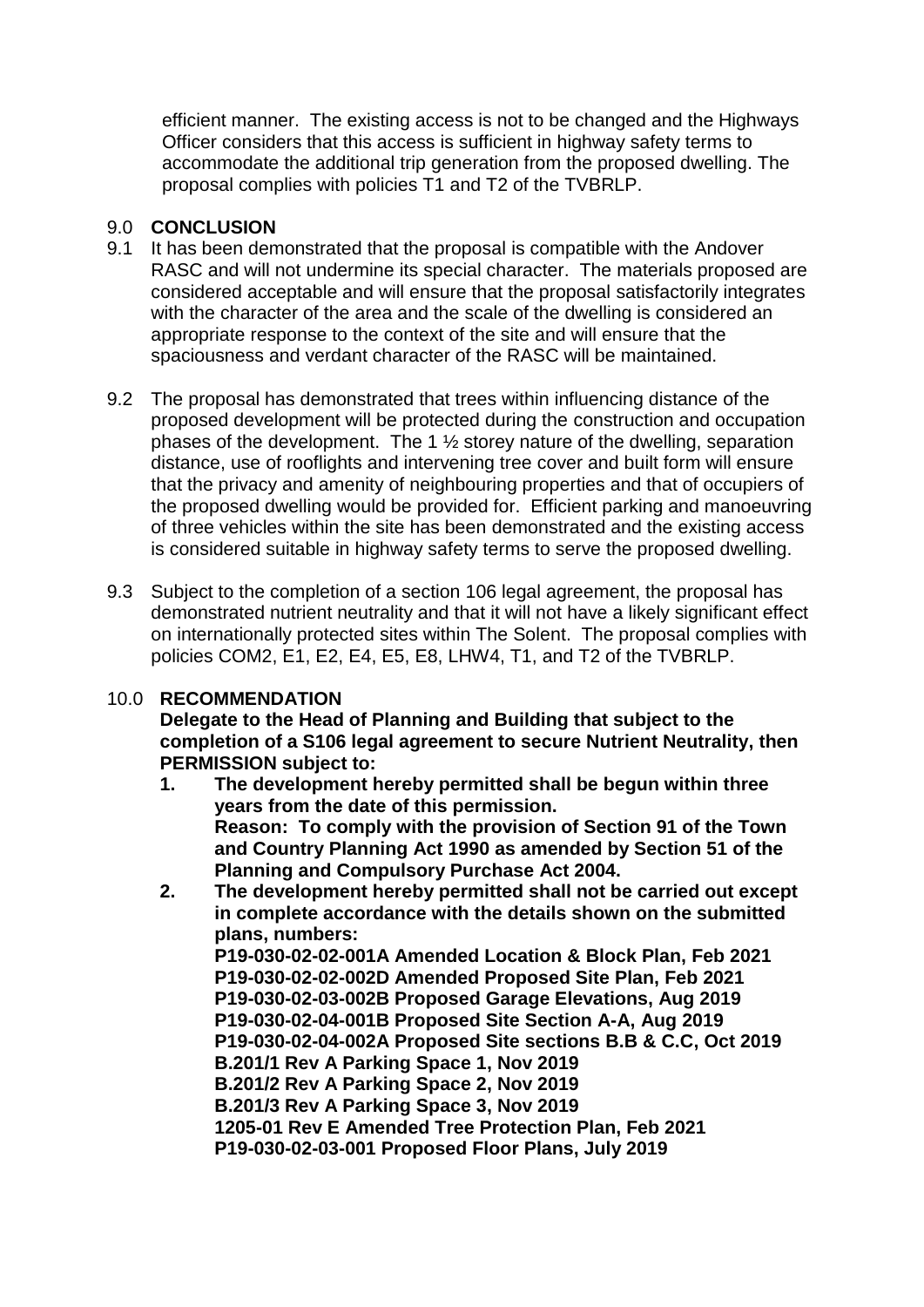**P19-030-02-03-003 Proposed replacement single garage and elevations, July 2019**

**P19-030-02-05-001 Proposed elevations, July 2019 Reason: For the avoidance of doubt and in the interests of proper planning.**

**3. Notwithstanding the provisions of the Town and Country Planning (General Permitted Development) Order 2015 (or any order revoking and re-enacting that Order with or without modification), no windows/dormer windows on any elevation of the proposal hereby permitted [other than those expressly authorised by this permission] shall be constructed.**

**Reason: In order that the Local Planning Authority can exercise control in the locality in the interest of the local amenities in accordance with Test Valley Borough Revised Local Plan (2016) Policy LHW4.**

- **4. Notwithstanding the provisions of the Town and Country Planning (General Permitted Development) Order 2015 (or any order amending, revoking or re-enacting that Order), no building, structure, walls or fences of any kind shall be erected without the prior written consent of the Local Planning Authority. Reason: In order that the Local Planning Authority can exercise control in the locality in the interest of the local amenities in accordance with Test Valley Borough Revised Local Plan (2016) Policies LHW4, E1, E2 and E4.**
- **5. Prior to development commencing an updated Arboricultural Impact Assessment shall be submitted to and approved in writing by the local planning authority. The Arboricultural Impact Assessment shall include an updated Tree Protection Plan showing the carport and the extent of the no dig area and cellular confinement system to be used within the RPAs of trees and full details of how the driveway outside of the RPAs will be constructed. The details submitted must include cross sections demonstrating the relationship between the driveway, the carport and the proposed dwelling. It must also include full details of drainage, services and contractor facilities and confirmation that the Tree Protection Fencing and Ground Protection Areas have been laid out as shown on Drawing Number 1205-01 Rev E dated February 2021 and that the Tree Protection Fencing is erected prior to development commencing and maintained throughout the construction process. The development will be carried out in full accordance with the updated Arboricultural Impact Assessment. Reason: To ensure a satisfactory relationship between the ground level and built form in the interest of visual amenity and safe and efficient access into the site without detriment to important landscape features within the vicinity of the site in accordance with Test Valley Borough Revised Local Plan 2016 Policies E1, E2, E4 and T2.**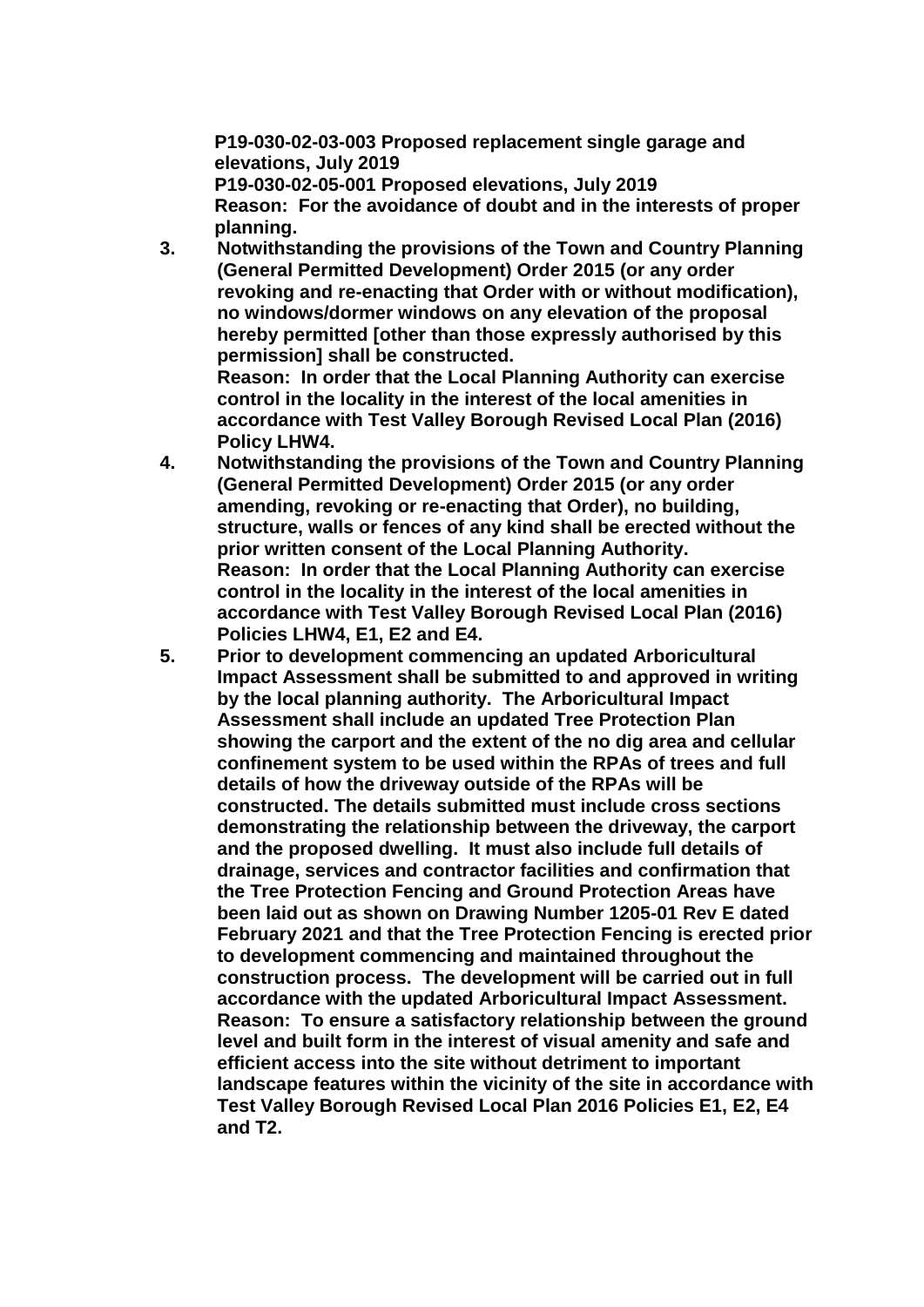- **6. No development shall take place above DPC level of the development hereby permitted until full details of hard and soft landscape works have been submitted to and approved in writing by the local planning authority. Details shall include a scheme of additional and replacement tree and shrub planting and details of the visual appearance of the new driveway and how this will integrate with the appearance of the existing driveway. Details of any new and replacement fencing shall also be included. Soft landscape works shall include: planting plans; written specifications (including cultivation and other operations associated with plant and grass establishment); schedules of plants, noting species, plant sizes and proposed numbers/densities. The landscape works shall be carried out in accordance with the implementation programme and in accordance with the management plan which must cover a minimum period of five years to ensure successful establishment. Reason: To improve the appearance of the site and enhance the character of the development in the interest of visual amenity and contribute to the character of the local area in accordance with Test Valley Borough Revised Local Plan (2016) Policy E1 and E2.**
- **7. No development shall take place above DPC level until a scheme of biodiversity enhancement has been submitted to and approved in writing by the local planning authority. The enhancement measures shall be implemented as approved before the development is occupied and maintained thereafter for the lifetime of the development.**

**Reason: To ensure that biodiversity enhancements within the site are achieved in accordance with Test Valley Borough Revised Local Plan (2016) Policy E5.** 

**8. Notwithstanding the details submitted within the Design and Access Statement dated September 2019, no development shall take place above DPC level of the development hereby permitted until samples and details of the materials to be used in the construction of all external surfaces hereby permitted have been submitted to and approved in writing by the Local Planning Authority. Development shall be carried out in accordance with the approved details.**

**Reason: To ensure the development has a satisfactory external appearance in the interest of visual amenities in accordance with Test Valley Borough Revised Local Plan (2016) Policies E1 and E4.**

**9. All service routes, drain runs, soakaways or excavations in connection with the development hereby permitted shall remain wholly outside the tree protective barrier and RPAs of T10, T2, T3 and T7 as shown on the Tree Protection Plan. Reason: to ensure the avoidance of damage to existing trees and natural features during the construction phase in accordance with Test Valley Borough Revised Local Plan 2016 Policy E2.**